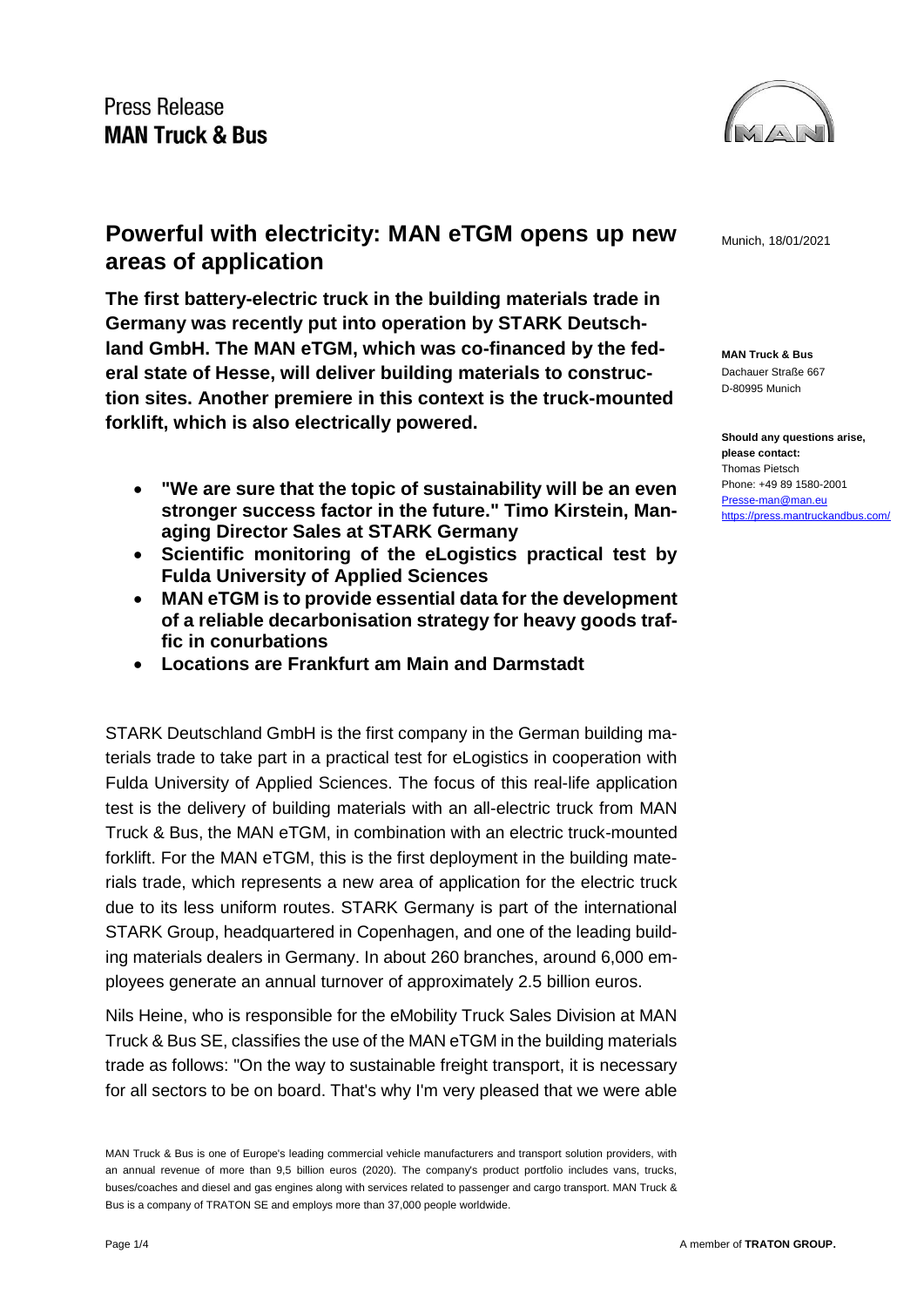# **Press Release MAN Truck & Bus**



to convince STARK, a customer from an area of application in the construction sector, of the performance of our electric truck. We at MAN are firmly convinced that electric mobility is the key technology with which the transformation of the transport sector will succeed ecologically and economically."

The area of operation for this practical test, accompanied by the Fulda University of Applied Sciences, is the Rhine-Main region. Charging stations with 55 kW charging power have been set up at the Frankfurt am Main and Darmstadt branches of Raab Karcher, a brand of STARK Germany. The MAN eTGM will start and end its tours there. As part of the practical test, data will be collected in the coming months to investigate the potential of eTrucks in delivery traffic.

The starting signal for the project, with which the building materials dealer is driving forward an initiative of the federal state of Hesse to promote sustainable transport, was marked by the commissioning of the MAN eTGM with a 26-tonne GVW on 29 November 2021. "As early as March 2021, the STARK Group committed to the 1.5 degree target of the Paris Climate Agreement as part of the 'Science Based Targets'. With the acquisition of the eTruck and the start of the project, we are now striving towards this goal even more strongly in Germany together with the University of Fulda and our strong supplier partners," says Michael Knüppel, CEO at STARK Germany.

Christoph Huber, Chairman of the Executive Board of MAN Truck & Bus Deutschland GmbH, also focuses on the aspect of sustainability: "The longterm goal is a more sustainable orientation of the transport sector in Germany. As a commercial vehicle manufacturer, we want to make an essential contribution here with our locally emission-free vehicles and at the same time provide our customers with comprehensive support on their way to electromobility, including 360° advice, driver training and excellent service." Michael Voll, Head of MAN Transport Solutions Consulting, adds that the consulting project at STARK Germany was a particularly interesting one. He provides the following insight: "First, we analysed the possible tours in three different cities. Then, by means of a shortlist, we drew up a recommended course of action for the client for the initial deployment of the eTGM."

Since more than 95 per cent of the approximately 260 branches in the STARK Germany brand network are already powered by green electricity,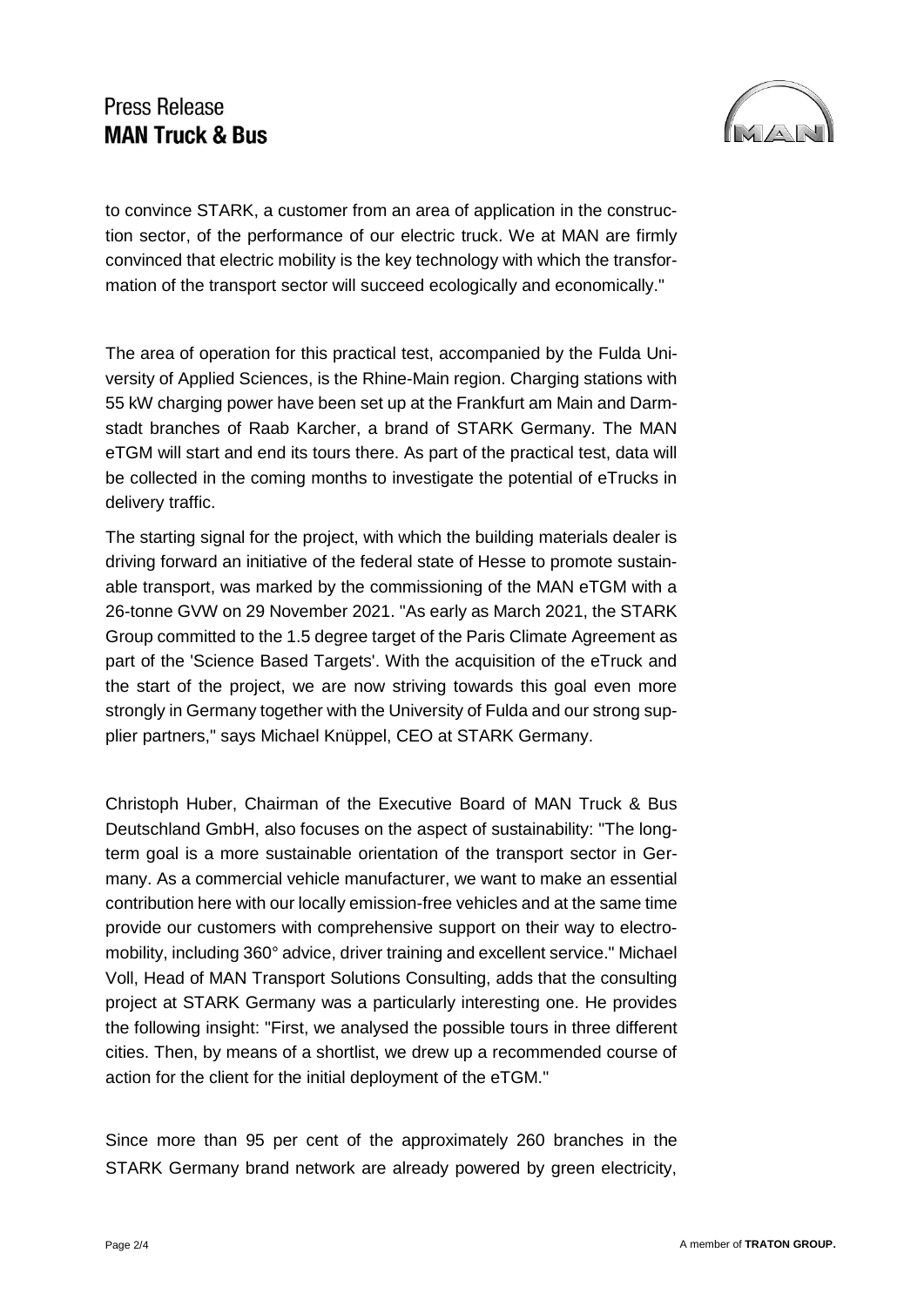# Press Release **MAN Truck & Bus**



the project's carbon footprint is also improved by "filling up" with green energy. In urban areas in particular, the noise pollution is also an enormous advantage of the eTGM, which, in contrast to trucks with combustion engines, glides almost silently over the roads. "After two weeks in operation, the reactions of our customers confirm that we made the right and, above all, pioneering decision by participating in the joint project with Fulda University of Applied Sciences," says Timo Kirstein, Managing Director Sales at STARK Germany. "We are sure that the topic of sustainability will be an even stronger success factor in the future."

The range of the MAN TGM 26.360 E LL, as its official type designation is, is up to 200 kilometres, depending on the area of operation, climatic and topographical conditions. The eTGM is powered by a 264 kW (360 hp) electric motor that provides a maximum torque of 3,100 Nm. Ancillary units such as the power steering, air compressor and air conditioning are operated electrically and controlled by the energy management system according to demand, thus saving energy. The batteries can be charged either with a charging power of 22 or 44 kW with alternating current or as so-called "high-power charging" with up to 150 kW/800V direct current. In addition, the vehicle is equipped with an electric truck-mounted forklift, which has a payload of up to 2.5 tonnes and is powered by a 13 kW electric motor.

Further news and background information on the MAN eTGM can be found in our [MAN Newsroom.](https://press.mantruckandbus.com/corporate/?h=1&t=eTGM)

You can also read detailed stories and background information on the subject of electric mobility on our corporate website [https://www.man](https://www.mantruckandbus.com/en/tags/electromobility.html)[truckandbus.com/en/tags/electromobility.html.](https://www.mantruckandbus.com/en/tags/electromobility.html)